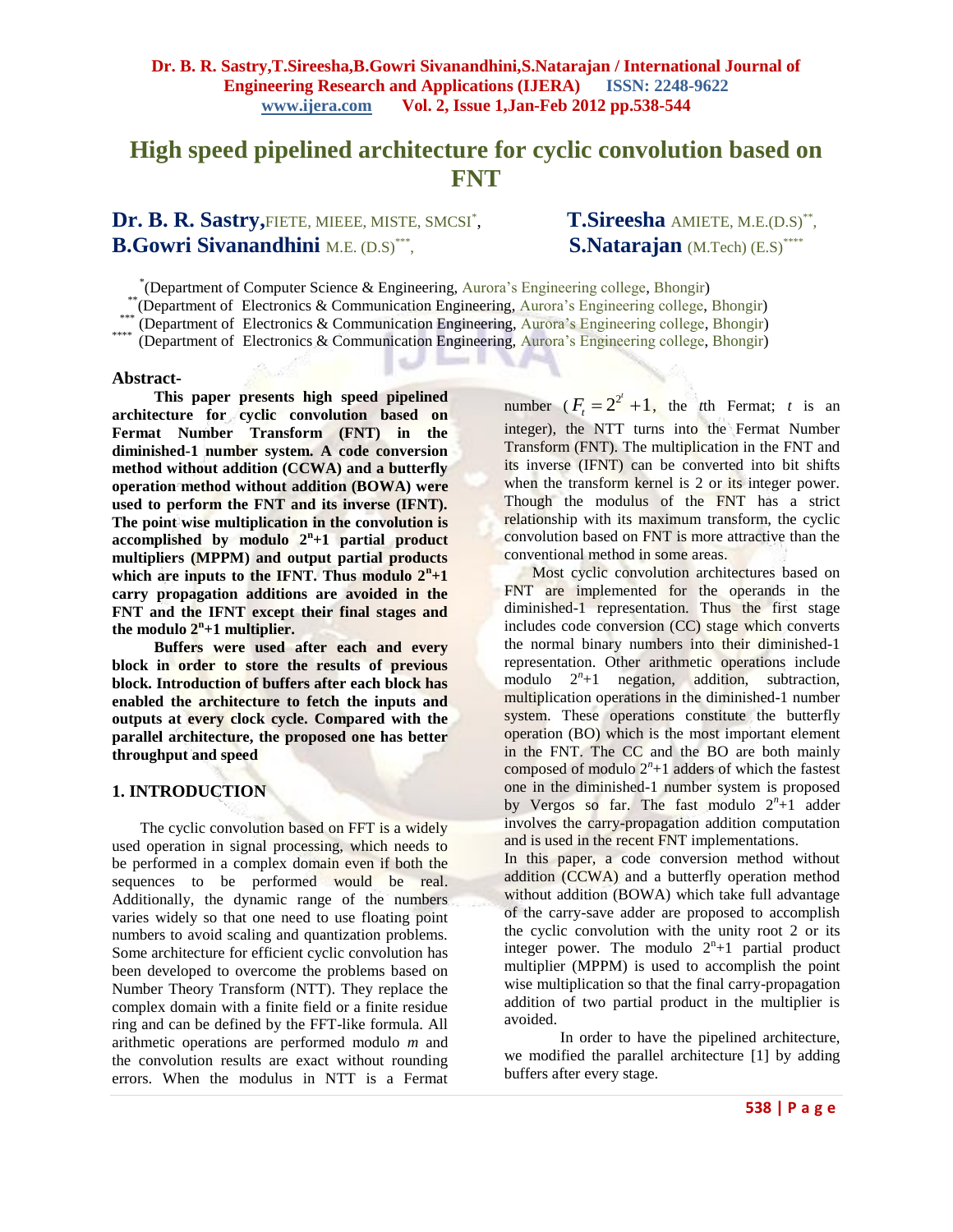Since FNT includes CCWA and BOWA, two buffers were placed in FNT i.e one buffer after CCWA and another after BOWA stage respectively. Similarly, another 2 buffers were placed in IFNT block. Hence a total of 4 buffers were used in the pipelined architecture for cyclic convolution based on FNT operation.

The rest of this paper is organized as follows: the foundations of cyclic convolution based on FNT are formulated in the next section. The important operations in cyclic convolution are presented in section 3. In section 4, the pipelined architecture for cyclic convolution based on FNT is illustrated**.**

Comparative results that show the efficiency of the proposed architecture against the parallel architecture are presented in section 5 Finally conclusions were presented in section 6.

#### **2. Foundations**

The cyclic convolution via the FNT is composed of the FNTs, the point wise multiplications and the IFNT. FNTs of two sequences {*ai*} and {*bi*} will produce two sequences {*Ai*} and {*Bi*}. Modulo  $2n+1$  multipliers are employed to accomplish the point wise multiplication between {*Ai*} and {*Bi*} and produce the sequence {*Pi*}. The final resulting sequence  $\{pi\}$  can be obtained by taking the inverse FNT of the product sequence {*Pi*}. Each element in the {*pi*} is in the diminished-1 representation.

The FNT of a sequence of length *N*

 ${x_i } (i=0,1,..., N-1)$  is defined as [3]:

$$
X_i = \sum_{i=0}^{N-1} x_i \alpha_N^{\langle ik \rangle} \mod F_i \quad k=0,1,\dots,N-1)
$$
 (1)

Where  $F_t = 2^{2^t} + 1$ , the *t*th Fermat; *N* is a power of 2 and  $\alpha$  is an *N*th root unit (*i.e.*  $\alpha_N^N \bmod F_t = 1$  and

 $\alpha_N^N \mod F_t \neq 1$ , 1 ≤m < N). The notation <*ik* > means *ik* modulo *N*.

The inverse **ENT** is given  
by 
$$
x_i = \frac{1}{N} \sum_{k=0}^{N-1} X_k \alpha_N^{-\langle ik \rangle} \mod F_t
$$
 (i=0,1,...,N-1) (2)

where  $1/N$  is an element in the finite field or ring of integer and satisfies the following condition:

$$
(N.1/N) \operatorname{mod} F_t = 1 \tag{3}
$$



**Fig. 1.** Elementary operations of FNT architecture with unity root 2 (a) 4-2 compressor (b) Modulo  $2^n + 14 - 2$  compressor (c) Butterfly operation without addition

Parameters α, *F<sup>t</sup> , N* must be chosen carefully. In this paper, we choose  $\alpha=2$ ,  $F_t = 2^{2^t} + 1$  and  $N = 2 \cdot 2^t$ where *t* is an integer.

## **3. Important operations in cyclic Convolution based on FNT**

Important operations of the cyclic convolution based on FNT with the unity root 2 include the CCWA, the BOWA and the MPPM. The CCWA and the BOWA both consist of novel modulo  $2<sup>n</sup> + 1$  4-2 compressors mainly which are composed of the 4-2 compressor introduced by Nagamatsu [10]. The  $4-2$  compressor, the novel modulo  $2^n+1$  4-2 compressor and the BOWA are shown in Fig. 1. In the figure, "*X*\*" denotes the diminished-1 representation of *X*, i.e.  $X^* = X - 1$ .

Introduction of buffers after each stage has enabled the architecture to fetch the outputs at every clock cycle.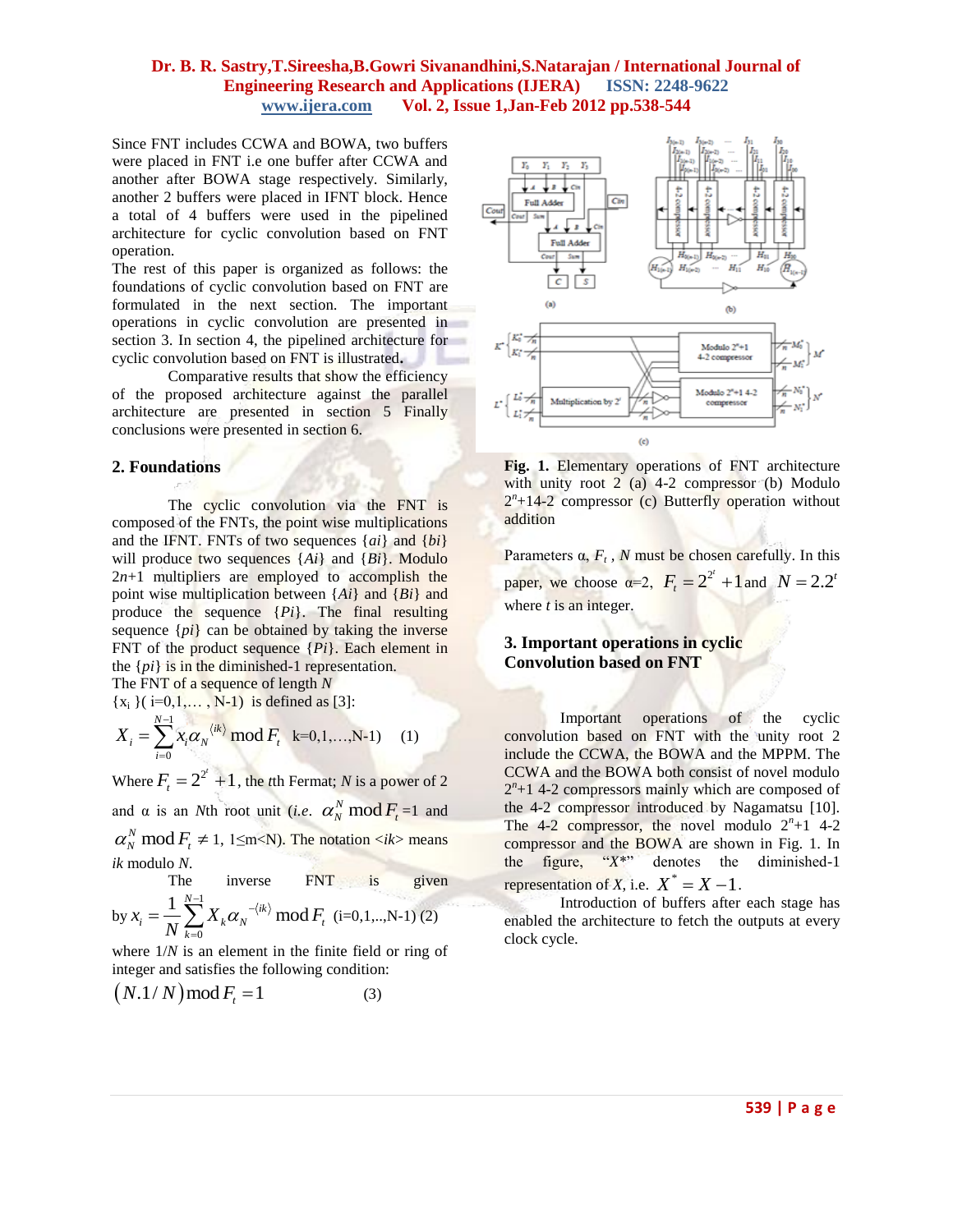#### **3.1 Code conversion without addition**

In CC stage, normal binary numbers (NBCs) were converted into their diminished-1 representation as shown in Fig.1(a) $&81(b)$ . It is the first stage in the FNT. To reduce the cost, we propose the CCWA that is performed by the modulo  $2<sup>n</sup>+1$  4-2 compressor. Let *A* and *B* represent two operands whose widths are no more than 2*n* bits. We define two new variables:

$$
A = 2\int_{1}^{n} A_{H} + A_{L}
$$
  
\n
$$
B = 2\int_{1}^{n} B_{H} + B_{L}
$$
  
\nand  
\n
$$
M_{0} = [(2^{n} - 1) - A_{H}] = A_{H}
$$
  
\n
$$
M_{1} = (2^{n} - 1) - B_{H} = B_{H}
$$
\n(5)

$$
M_2 = (2^n - 1) - B_L = \overline{B}_L
$$

If the subsequent operation of CC is modulo  $2^{n}+1$  addition, assign  $A_L$ ,  $M_0$ ,  $B_L$  and  $M_I$  to  $I_0$ ,  $I_1$ ,  $I_2$ ,  $I_3$ in the modulo  $2^n + 1$  4-2 compressor respectively.  $I_0$ ,

$$
I_1, I_2, I_3 \text{ are defined as follows:}
$$
\n
$$
\begin{cases}\nI_0 = I_{0(n-1)} I_{0(n-2)} ... I_{01} I_{00} \\
I_1 = I_{1(n-1)} I_{1(n-2)} ... I_{11} I_{10} \\
I_2 = I_{2(n-1)} I_{2(n-2)} ... I_{21} I_{20} \\
I_3 = I_{3(n-1)} I_{3(n-2)} ... I_{31} I_{30}\n\end{cases}
$$
\n(6)

We obtain the sum vector  $H_0^*$  and carry vector  $H_1^*$ in the diminished-1 number system. The most significant bit of  $H_1^*$  is complemented and connected back to its least significant bit in order to get the diminished-1 results

$$
\begin{cases}\n H_0^* = H_{0(n-1)} H_{0(n-2)} ... H_{01} H_{00} \\
 H_1^* = H_{1(n-2)} ... H_{11} H_{10} \overline{H}_{1(n-1)}\n\end{cases} (7)
$$

The result of modulo  $2^n+1$  addition of  $A^*$  and  $B^*$  is equal to the result of modulo  $2^n+1$  addition of  $\overline{H}_0^*$ and  $H_1^*$ . In this way, *A* and *B* are converted into their equivalent diminished-1 representations  $H_0^*$ and  $H_1^*$ .

Let 
$$
|A^* + B^*|_{2^*+1}
$$
,  $|A^*|_{2^*+1}$ ,  $|A^* - B^*|_{2^*+1}$  and  
 $|A^* \times 2^i|_{2^*+1}$  denote

modulo 2*<sup>n</sup>* +1 addition, negation, subtraction and multiplication by the power of 2 respectively. The CCWA for subsequent modulo  $2<sup>n</sup>+1$  addition can be described as a series as  $\alpha$  as  $\alpha$  as  $\alpha$  as  $\alpha$  as  $\alpha$  as  $\alpha$  as  $\alpha$  as  $\alpha$  as  $\alpha$  as  $\alpha$  as  $\alpha$  as  $\alpha$  as  $\alpha$  as  $\alpha$  as  $\alpha$  as  $\alpha$  as  $\alpha$  as  $\alpha$  as  $\alpha$  as  $\alpha$  as  $\alpha$  as  $\alpha$  as  $\alpha$  as  $\alpha$  as  $\alpha$  follows:

ollows:<br>  $A^* + B^* \Big| = \Big| A_L + M_0 + B_L + M_1 \Big|_{2^* + 1} = \Big| H_0^* + H_1^* \Big|_{2^* + 1}$  (8) If the subsequent operation is modulo  $2^n+1$ subtraction, we assign  $A_L$ ,  $M_0$ ,  $M_2$  and  $B_H$  to  $I_0$ ,  $I_1$ ,  $I_2$ , *I*<sub>3</sub> respectively. Then  $H_0^*$  and  $H_1^*$  in the modulo  $2<sup>n</sup>+1$  4-2 compressor constitute the result of the CCWA. The conversion is described as follows:

$$
|A^* - B^*|_{2^* + 1} = |A - B|_{2^* + 1} = |A + \overline{B}|_{2^* + 1} = |A_L + M_0 + M_2 + B_H|_{2^* + 1}
$$
(9)



**Fig.2** Internal architecture of FNT which includes ccwa, bowa and point wise multiplication  $2^n + 1$ 

After CCWA, we obtain the result consisting of two diminished-1 numbers. The result also includes the information of modulo  $2<sup>n</sup>+1$  addition or subtraction in the first stage of BO.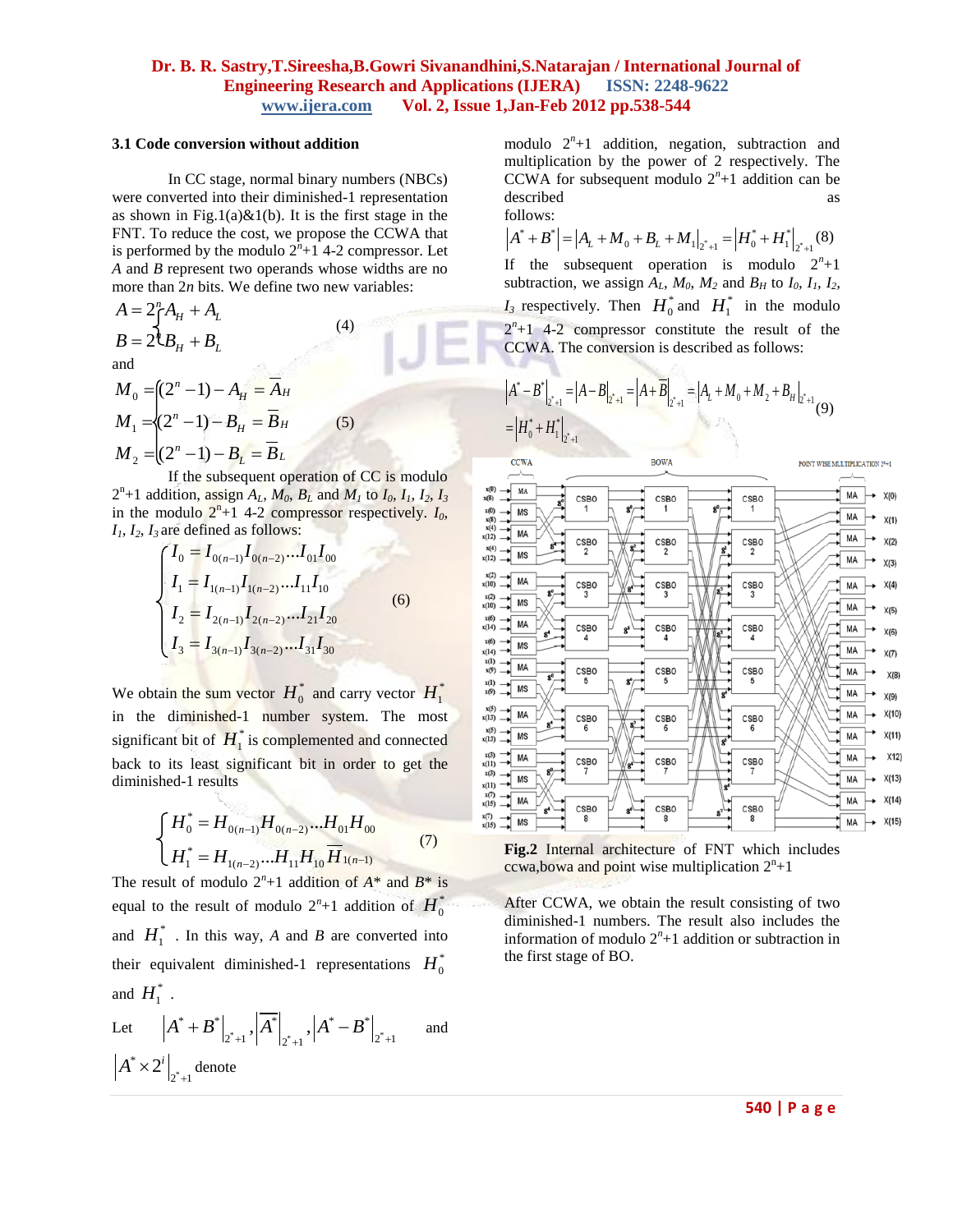#### **3.2 Butterfly operation without addition**

After the CCWA, we obtain the results of modulo 2*<sup>n</sup>* +1 addition and subtraction in the diminished-1 representation. Each result consists of two diminished-1 values. The subsequent butterfly operation involves four operands. The proposed BOWA involves two modulo  $2<sup>n</sup>+1$  4-2 compressors, a multiplier and two inverters as shown in Fig. 1(c). The multiplication by an integer power of 2 in the diminished-1 number system in the BOWA is trivial and can be performed by shifting left the low-order *ni* bits of the number by *i* bit positions then inversing and circulating the high order *i* bits into the *i* least significant bit positions [7].

Thus the BOWA can be performed without the carry-propagation chain so as to reduce the delay and the area obviously. *K*\*, *L*\*, *M*\*, *N*\* are corresponding to two inputs and two outputs of previous BO in the diminished-1 number system respectively and given by

$$
\begin{aligned}\nM^* &= \left| M_0^* + M_1^* \right|_{2^{n}+1} = \left| K_0^* + K_1^* + L_0^* \times 2^i + L_1^* \times 2^i \right|_{2^{n}+1} = \left| K^* + L^* \times 2^i \right|_{2^{n}+1} \\
M^* &= \left| N_0^* + N_1^* \right|_{2^{n}+1} = \left| K_0^* + K_1^* - L_0^* \times 2^i - L_1^* \times 2^i \right|_{2^{n}+1} = \left| K^* - L^* \times 2^i \right|_{2^{n}+1} \\
&= \left| K^* + L^* \times 2^i \right|_{2^{n}+1}, \\
\text{Where } K^* &= \left| K_0^* + K_1^* \right|_{2^{n}+1}, L^* &= \left| L_0^* + L_1^* \right|_{2^{n}+1}\n\end{aligned}
$$

## **3.3 Modulo 2<sup>n</sup> +1 partial product multiplier**

In the proposed pipelined architecture for cyclic convolution based on FNT, the BOWA can accept four operands in the diminished-1 number system. Every point wise multiplication will produce one partial product output. The operation can be accomplished by taking away the final modulo  $2^n + 1$ adder of two partial products in the multiplier. Thus the final modulo  $2^n + 1$  adder is omitted and the modulo 2*<sup>n</sup>* +1 partial product multiplier is employed to reduce the delay and the area.

## **4. Pipelined architecture for cyclic Convolution**

Based on the CCWA, the BOWA and the MPPM, we design the whole pipelined architecture for the cyclic convolution based on FNT as shown in Fig. 2. It includes the FNTs, the point wise multiplication and the IFNT mainly. FNTs of two input sequences {*ai*} and {*bi*} produce two sequences  ${Ai}$  and  ${Bi}$  (*i*=1, 2, ... *N*- 1). Sequences  ${Ai}$  and {*Bi*} are sent to *N* MPPMs to accomplish the point wise multiplication and produce *N* pairs of partial products.



**Fig. 3**. Pipelined architecture for the cyclic convolution based on FNT

Buffers were used after each and every stage in pipelined architecture in order to store the results of a sequence. Introduction of buffers after each stage has enabled the architecture to fetch the outputs at every clock cycle. Finally the IFNT of the partial products are performed to produce the resulting sequence {*pi*} of the cyclic convolution.

The efficient FNT structure involves  $log_2N+1$  stages of operations. The original operands are converted into the diminished-1 representation in the CCWA stage, containing the information of modulo  $2^{n}+1$  addition or subtraction in the first butterfly operation stage of the previous FNT structure. Then the results are sent to the next stage of BOWA. After  $log_2N+1$  stages of BOWAs, the results composed of two diminished-1 operands are obtained. The final stage of FNT consists of modulo  $2<sup>n</sup>+1$  carry-propagation adders which are used to evaluate the final results in the diminished-1 representation. The CCWA stage, the BOWA stage and the modulo  $2<sup>n</sup>+1$  addition stage in the FNT involves *N*/2 couples of code conversions including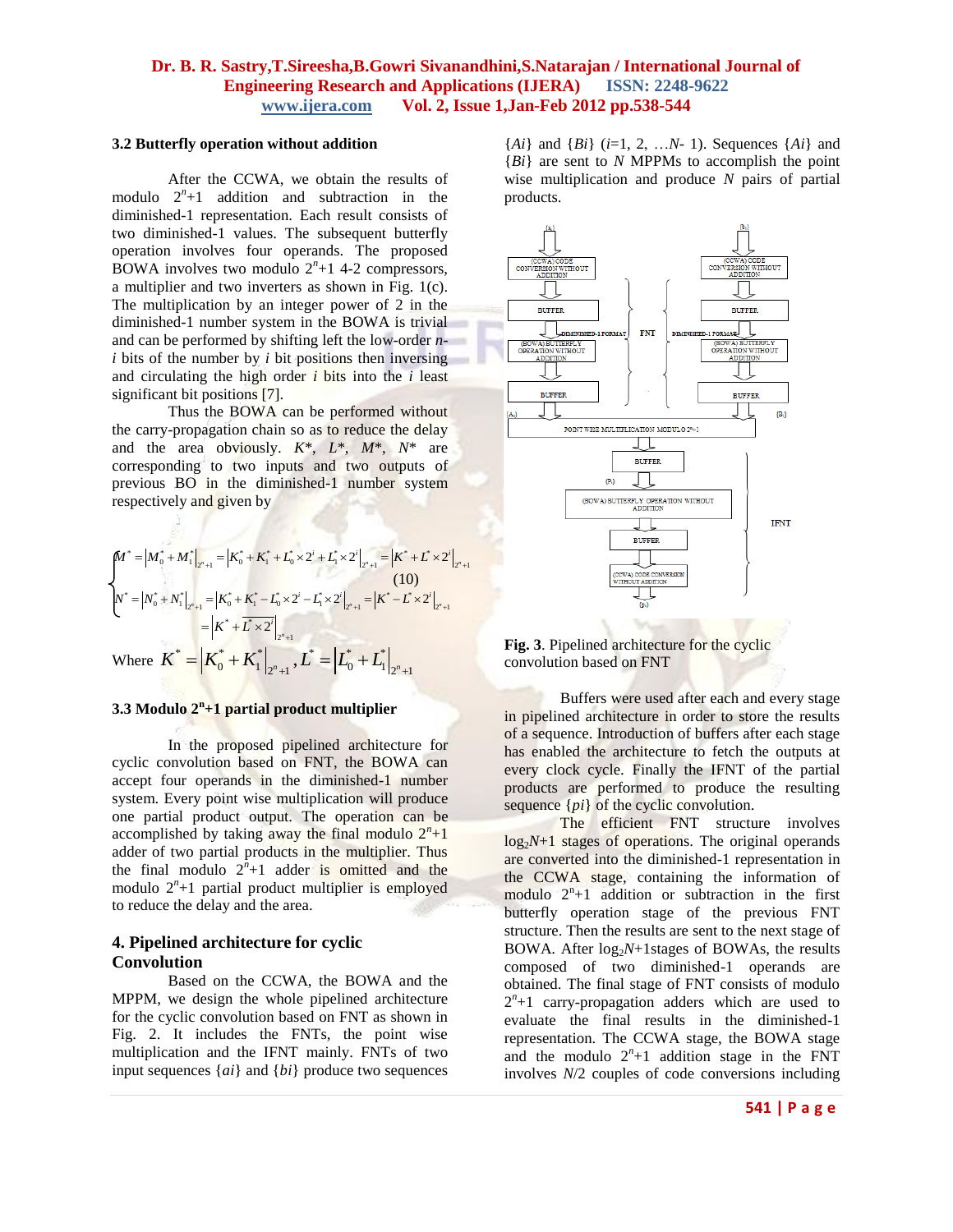the information of modulo  $2^n+1$  addition and subtraction, *N*/2 butterfly operations and *N*/2 couple of modulo  $2^n+1$  additions respectively.

From the definition of FNT and IFNT in section 2, the only difference between the FNT and the IFNT is the normalization factor 1/*N* and the sign of the phase factor  $\alpha_N$ . If ignoring the normalization factor  $1/N$ , the above formula is the same as that given in the

FNT except that all transform coefficients  $\alpha_N^{(ik)}$ 

used for the FNT need to be replaced by  $\alpha_N^{-\langle i k \rangle}$  for the IFNT computation.

## **5. Comparison and results**

Here we compare the results between parallel architecture [1] and the proposed pipelined architecture. We can clearly observe the improvement with regard to time and area over the earlier proposed architecture[1]. Table 1 defines the comparison between parallel and pipelined architecture with regard to fetching of input sequence Ai,Bi. Table 1 also describes the time taken by parallel and pipelined architectures to generate  $1<sup>st</sup>,2<sup>nd</sup>$ and 3rd outputs.

| <b>Current Simulation</b><br>Time: 1000 ns |       |     | 100.0<br>100 |            | 200.0<br>250 |       | 300.D<br>300 |              |
|--------------------------------------------|-------|-----|--------------|------------|--------------|-------|--------------|--------------|
| MPPM OUTPUT SEQUENCE                       |       |     |              |            |              |       |              |              |
| $\Box$ $\Box$ $\Box$ $\Box$                | 1     | 64  |              | 102        |              | 17424 |              | 408          |
| <b>B</b> <i>Di</i> prodb[17.0]             | $1 -$ |     |              |            |              |       |              |              |
| <b>B B</b> prodc[17.0]                     | 1     |     |              | <b>KAR</b> |              |       |              |              |
| <b>B</b> <i><b>D</b></i> prodd(17:0)       | 1.    |     |              | 1258       |              |       |              |              |
| <b>0 @4</b> prode[17:0]                    | 1.    |     |              | 2256       |              |       |              |              |
| <b>0 @</b> prod[17.0]                      | $1 -$ |     |              | 2688       |              |       |              |              |
| <b>B B4</b> prodg(17.0)                    | 1     |     |              | 3871       |              |       |              | $\mathbf{a}$ |
| <b>0 04 prodh(17:0)</b>                    | 1     |     |              | 10545      |              |       |              |              |
| <b>0 @4</b> prod(17:0)                     | 1.    | 64  |              | 1776       |              |       |              | 1776         |
| <b>0 M</b> prod(17.0)                      | $1 -$ |     |              | 24366      |              |       |              |              |
| <b>B B4</b> prodk[17:0]                    | 1     |     |              | 2442       |              |       |              |              |
| <b>B</b> <i>BA</i> prod(17:0)              | 1.    |     |              | 39160      |              |       |              |              |
| <b>B D</b> prodm(17.0)                     | 1     |     |              | 3135       |              |       |              |              |
| <b>日 图 prodn(17:0)</b>                     | $1 -$ |     |              | 15041      |              |       |              |              |
| <b>B D</b> prodo(17.0)                     | 1     | -0- |              | 36600      |              | л.    |              |              |
| <b>O</b> Morodol17.01                      | ٠     |     |              | 10116      |              |       |              |              |

Fig.5.1.Output Sequence from IFNT using parallel architecture

In parallel architecture Fig.5.1, inputs were fetched after every 100nsec. Even outputs were also observed after every 100nsec. Hence one has to wait for 100nsec in order to view the next sequence output

| <b>Current Simulation</b> |       |              |              | 49.5 | 60.5 | 71.5 | 82.5 |     | 104.5      |
|---------------------------|-------|--------------|--------------|------|------|------|------|-----|------------|
| <b>Time: 720.5 ns</b>     |       |              | 40           |      |      | 80   |      |     | 120<br>160 |
| <b>IFNT OUTPUT</b>        |       |              |              |      |      |      |      |     |            |
| 日 图 8.00(8:0)             | 9.    | <b>THREE</b> | 16           | 12   | 78   | 205  | 128  | 78  | 205        |
| <b>B 84</b> b_op(8:0)     | $9 -$ |              | о.           |      |      |      |      |     | 205        |
| <b>B B C_op(8.0)</b>      | 9.    |              |              |      |      |      | 12   |     | 205        |
| <b>B 84 d_op(8:0)</b>     | 9.    |              | $\mathbf{0}$ |      | 145  |      | n.   | 145 | 205        |
| <b>B B4</b> e_op(8:0)     | 9.    |              |              | 129  | 7.   | 205  | 128  |     | 205        |
| <b>B 84 (Lop(8:0)</b>     | 9.,   |              | $\mathbf{0}$ |      | 89   | 205  |      |     | 205        |
| <b>B 84 a_op(8.0)</b>     | 9.    |              |              |      | 72.  |      | 42   | 72  | 205        |
| <b>0 84 h_op(8:0)</b>     | 9.    |              | п.           |      | 187  | 20   |      | 187 | 205        |
|                           | 9.    |              |              |      | 152  |      |      | 182 | 205        |
| <b>D BM</b> Lop(8:0)      | 9.    |              |              |      | 115  |      |      | 115 | 205        |
| <b>B B4</b> K_op(8.0)     | 9.,   |              |              |      |      |      | 12   |     | 205        |
| <b>D B4</b> 1_op(8:0)     | 9.,   |              |              |      |      |      |      |     | 205        |
| <b>日 图 m_op(8:0)</b>      | $9 -$ |              |              |      |      |      |      |     | 205        |
| <b>D B4</b> n_op(it 0)    | 9     |              |              |      | 154  |      |      | 154 | 205        |
| <b>B B40_00(8.0)</b>      | $9 -$ |              |              |      | 136  |      |      |     | 205        |
| <b>B B4 D_00(8:0)</b>     | 0.    |              |              |      | 81   |      |      |     | 205        |

Fig.5.2 Output Sequence from IFNT using pipelined architecture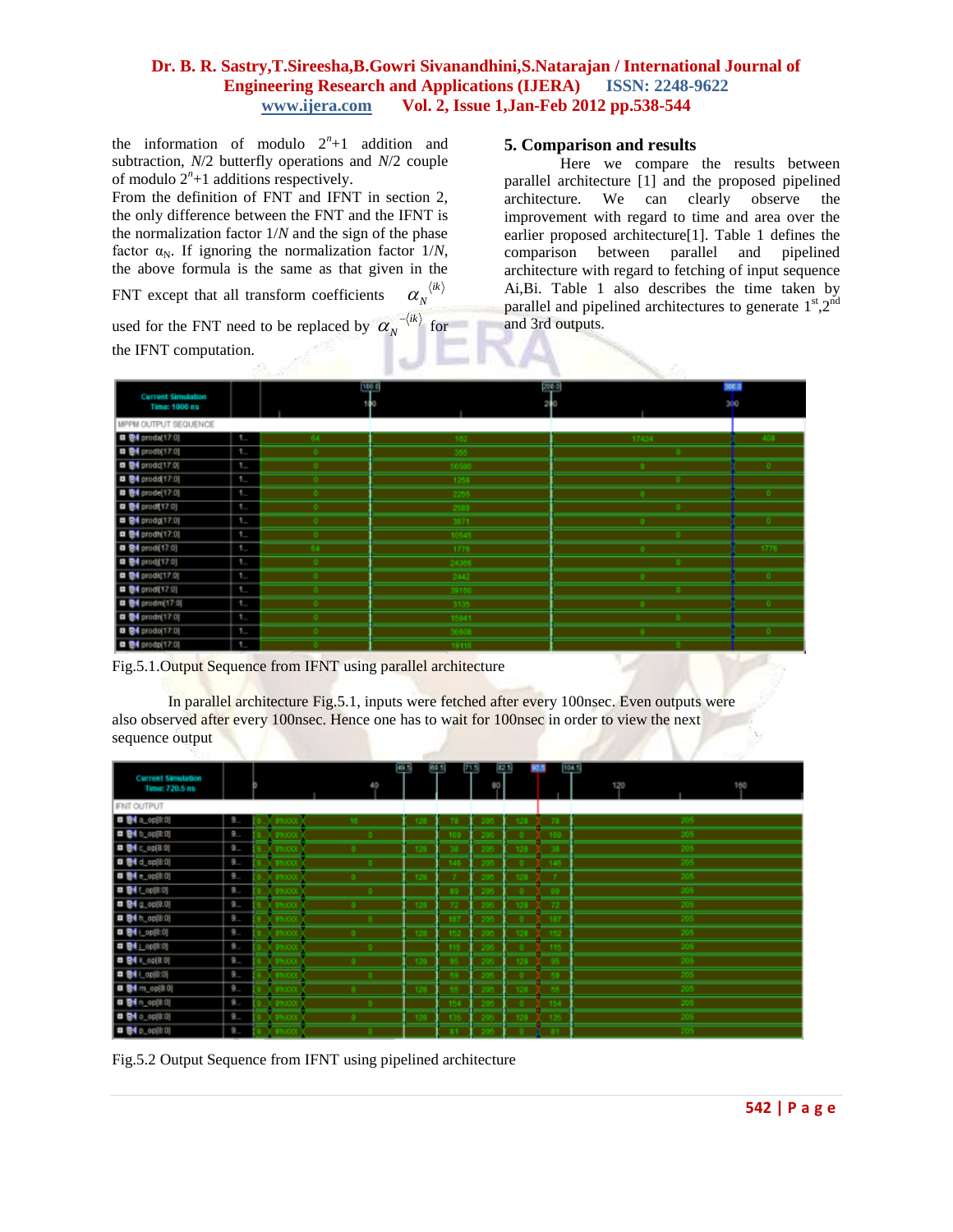tí.

From Figures.5.1 and 5.2, it is clear that , in parallel architecture outputs were generated after every 100ns i.e  $1<sup>st</sup>$  sequence output at 100ns,  $2<sup>nd</sup>$ sequence output at  $200$ ns,  $3<sup>rd</sup>$  sequence output at 300ns respectively. Where as in pipelined architecture, outputs were generated after every 11nsec i.e.  $1<sup>st</sup>$  sequence output is observed at  $49.5$ ns, $2<sup>nd</sup>$  sequence output is observed at 60.5ns, $3<sup>rd</sup>$ sequence output is observed at 71.5ns repectively. Hence with the implementation of pipelined architecture, it is very much clear that the speed has been increased during the generation of the outputs

| ۰.<br>×<br>۰.<br>I |  |
|--------------------|--|
|--------------------|--|

|                   | For parallel<br>architecture | For pipelined<br>architecture |  |  |
|-------------------|------------------------------|-------------------------------|--|--|
| Time taken to     |                              |                               |  |  |
| fetch the input   | 100ns                        | 11ns                          |  |  |
| sequence Ai       |                              |                               |  |  |
| Time taken to     |                              |                               |  |  |
|                   | 100ns                        | 11ns                          |  |  |
| fetch the input   |                              |                               |  |  |
| sequence Bi       |                              |                               |  |  |
| Time taken to     |                              |                               |  |  |
| the<br>generate   |                              |                               |  |  |
| output            | 100ns                        | 30ns                          |  |  |
| sequence for      |                              |                               |  |  |
| <b>MPPM</b>       |                              |                               |  |  |
| taken<br>Time     |                              |                               |  |  |
| to generate       |                              |                               |  |  |
| 1st<br>the        | 100ns                        | $49.5$ ns                     |  |  |
| output            |                              |                               |  |  |
|                   |                              |                               |  |  |
| sequence for      |                              |                               |  |  |
| <b>IFNT</b>       |                              |                               |  |  |
| Time<br>taken     |                              |                               |  |  |
| generate<br>to to |                              |                               |  |  |
| 2nd<br>the        | 200ns                        | $60.5$ ns                     |  |  |
| output            |                              |                               |  |  |
| sequence for      |                              |                               |  |  |
| <b>IFNT</b>       |                              |                               |  |  |
| Time<br>taken     |                              |                               |  |  |
| to to<br>generate |                              |                               |  |  |
| the<br>3rd        | 300ns                        | 71.5ns                        |  |  |
| output            |                              |                               |  |  |
| for               |                              |                               |  |  |
| sequence          |                              |                               |  |  |
| <b>IFNT</b>       |                              |                               |  |  |

## **6 Conclusions**

A pipelined architecture for the cyclic convolution based on FNT is proposed. The FNT and the IFNT are accomplished by the CCWA and the BOWA mainly. The point wise multiplication is performed by the modulo 2*n*+1 partial product multiplier. Thus there are very little modulo  $2^n + 1$  carry-propagation addition compared to the existing cyclic convolution architecture.

Buffers were used after each and every stage in pipelined architecture in order to store the results from the previous block.

Introduction of buffers after each stage has enabled the architecture to fetch the outputs at every clock cycle. Though the operations performed in the pipelined architecture were same as in parallel architecture, we can observe convincing results when the buffers were placed after every stage.

## **References**

[1] Jian Zhang and Shuguo Li "High speed parallel architecture for cyclic convolution based on FNT", IEEE Computer Society Annual Symposium on VLSI, 2009,pp. 199-204

[2] C. Cheng, K.K. Parhi, "Hardware efficient fast DCT based on novel cyclic convolution structures", *IEEE Trans. Signal processing*, 2006, 54(11), pp. 4419- 4434

[3]H.C. Chen, J.I. Guo, T.S. Chang, *et al.*, " A memory efficient realization of cyclic convolution and its application to discrete cosine transform", *IEEE Trans. Circuit and system for video technology*, 2005, 15(3), pp. 445-453

[4] R. Conway, "Modified Overlap Technique Using Fermat and Mersenne Transforms", *IEEE Trans. Circuits and Systems II: Express Briefs*, 2006, 53(8), pp.632 – 636

[5] A. B. O'Donnell, C. J. Bleakley, "Area efficient fault tolerant convolution using RRNS with NTTs and WSCA", *Electronics Letters*, 2008, 44(10), pp.648-649

[6]H. H. Alaeddine, E. H. Baghious and G. Madre *et al*., "Realization of multi-delay filter using Fermat number transforms", *IEICE Trans. Fundamentals*, 2008, E91A(9), pp. 2571-2577

[7] N. S. Rubanov, E. I. Bovbel, P. D. Kukharchik, V. J. Bodrov, "Modified number theoretic transform over the direct sum of finite fields to compute the linear convolution", *IEEE Trans. Signal Processing*, 1998, 46(3), pp. 813-817

[8] T. Toivonen, J. Heikkila, "Video filtering with fermat number theoretic transforms using residue number system", *IEEE Trans. circuits and systems for video*

*technology*, 2006, 16(1), pp. 92-101

[9] L. M. Leibowitz, "A simplified binary arithmetic for the Fermat number transform," *IEEE Trans. Acoustics Speech and Signal Processing*, 1976, 24(5):356-359